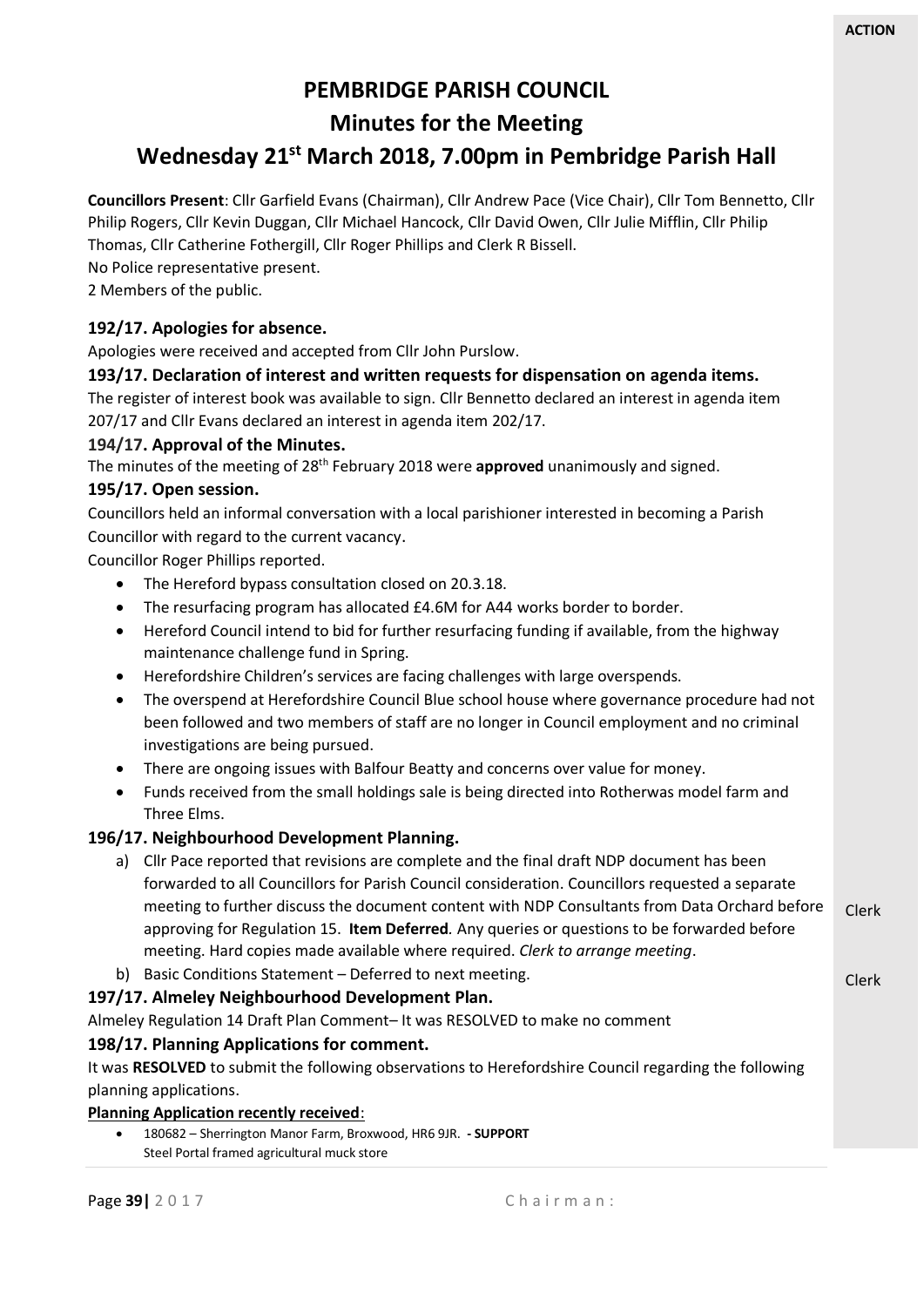• 172365 – Land Opposite Methodist Church, Bearwood, Pembridge – **NO FURTHER COMMENT** Re refusal of planning to build a three-bedroom house.

Recent Planning Applications recently considered awaiting determination:

- 180345 East View, East Street, Pembridge HR6 9HA **SUPPORT**
	- Removal or variation condition 2 re planning permission 152540 to allow minor design to plot 3.
	- 180377 Land at Greyleen alternative site at Moseley farm, Pembridge HR6 9HY **SUPPORT** Variation of condition 3 following permission 172343/F replacement dwelling. Amendments to design.
	- 180243 Crabtree Barn Broxwood, Pembridge **NO COMMENT REQUIRED** Proposed conversion – change of use currently agricultural building use into single dwelling *New legislation does not require PC response.*
	- 180569 St Bernard, Manley Crescent. Pembridge, HR6 9EB. **SUPPORT** Proposed fell ash tree.
	- 174756 Barrow Farm, Bearwood, Leominster, HR6 9EQ. Proposed extension to an existing free-range egg production unit. - **SUPPORT**
- 174668 Land at Manley Lane, East Street, Pembridge. Proposed work to overhanging ash trees – **GENERAL COMMENT MADE BY TREE WARDEN**
- 173922 Ivydene, West Street, Pembridge HR6 9DU Proposed replacement of two fireplaces. - **SUPPORT**
- 173376 Dev1 Land Adjacent Eastview, Proposed build of 3 dwellings, East Street, Pembridge. Application removal of condition 11 152540/F. **SUPPORT**
- 172253 Land at Townsend farm, East street, Pembridge. **- SUPPORT** Proposed 5 dwellings with garages. Formation of vehicular access.
- 172233 Land at the rear of the Gables, East street, Pembridge. **- - SUPPORT** Proposed 5 detached dwellings with garages, formation of vehicular access.
- 172242 Land at the rear of the Gables (Plot 7), East Street, Pembridge**- SUPPORT** Proposed erection of 1 self-build dwelling with garage on plot 7 off new vehicular access.
- 172234 Land rear of the Gables (Plot 1), East street, Pembridge, **- SUPPORT** Proposed 1 self-build dwelling and garage on plot 1.

#### Planning Decisions made:

- 180309 Land at Pembridge Village Green Bridge Street, Pembridge **SUPPORT- APPROVED** Works to trees.
- 174668 Land at Manley Lane, East Street, Pembridge. Proposed work to overhanging ash trees – **GENERAL COMMENT MADE BY TREE WARDEN -APPROVED**

#### **199/17. Finances.**

#### **Financial Report & Payments.**

Bank reconciliations made using VT cashbook for February 2018.

Parish Precept confirmation received form Herefordshire Council for 2018/19.

| Balances at end February 2018:   |           |
|----------------------------------|-----------|
| <b>Current Account:</b>          | £25615.68 |
| Tracker Account:                 | £5944.19  |
| <b>National Savings Account:</b> | £11840.11 |
| Income since last meeting:       |           |
| Magazine advertising             | £50.00    |
| Openreach wayleave               | £8.82     |
|                                  |           |

#### Requests for payment: **Approval to be requested**

Toilet Cleaner salary for March 2018 as previously agreed by Parish Council

Clerk's salary for March 2018 as previously agreed by Parish Council NEST pension contribution as per agreed payment schedule

| in perision continuation as per agreed payment scriedule |                                    |         |        |  |
|----------------------------------------------------------|------------------------------------|---------|--------|--|
| <b>Clerks Expenses</b>                                   | Mar 2018                           | £60.27  | $+VAT$ |  |
| Stan Blatchford                                          | Tree felling works                 | £800.00 |        |  |
| Zen                                                      | Cpanel Bronze annual charge        | £59.88  | $+VAT$ |  |
| <b>WME</b>                                               | Feb Electric in toilets            | £15.87  | $+VAT$ |  |
| Onestop Print                                            | Magazine printing                  | £270.00 |        |  |
| <b>Presteigne Gates</b>                                  | Wooden Stakes Village Green        | £104.00 | $+VAT$ |  |
| Herefordshire Council                                    | Trade waste bags                   | £65.50  |        |  |
| H.A.L.C                                                  | Minute 2016/17 Annual Subscription | £540.02 | $+VAT$ |  |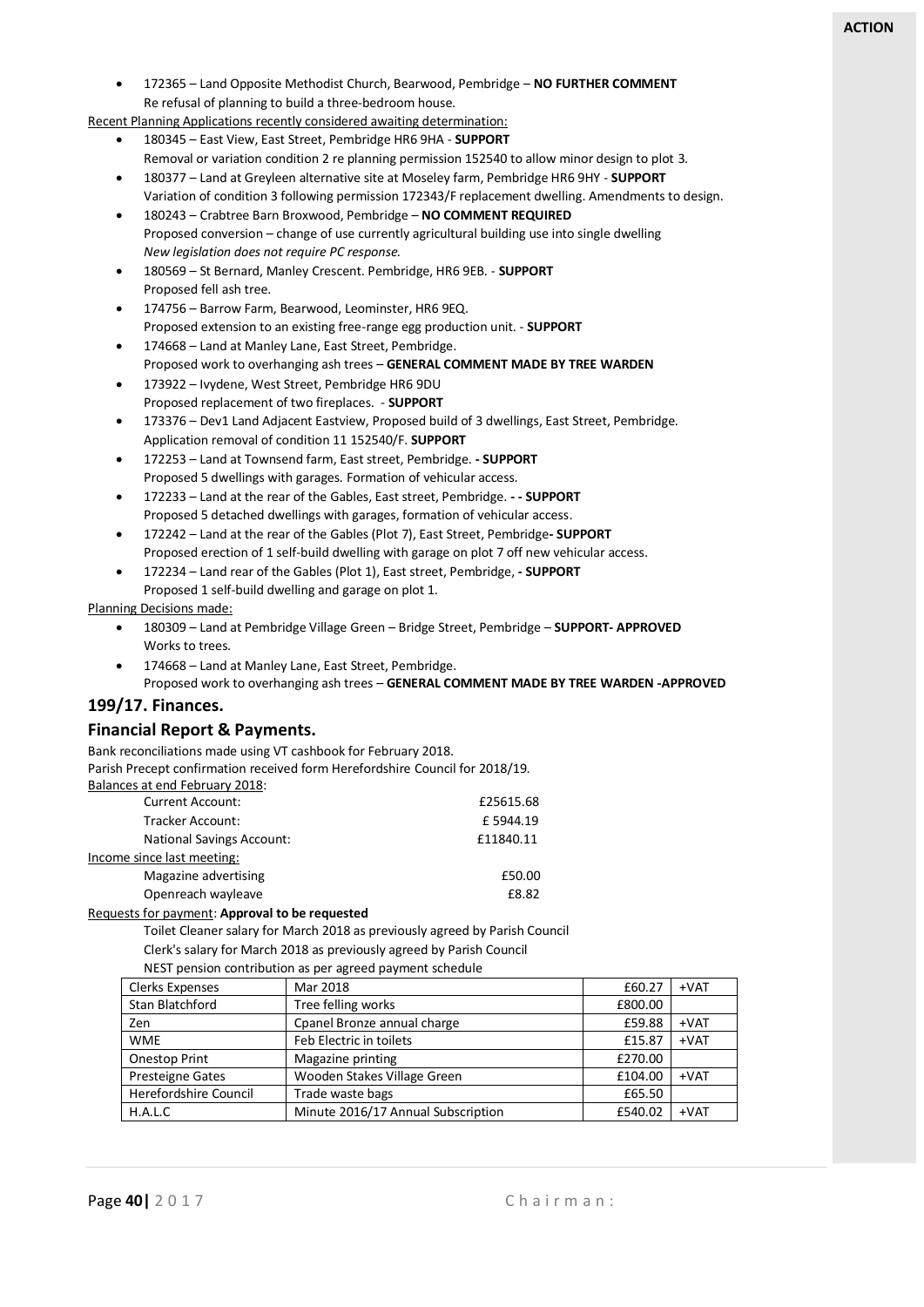Clerk

Clerk

#### **200/17. Clerks report.**

- Village Green Tree work have been completed 12<sup>th</sup> March 2018. Thanks to Tony Norman for helping with clearing the site.
- I have forwarded an expression of interest for grant funding for the works on the war memorial steps and awaiting response.
- The St Michael's hospice Wheely Big Cycle will be travelling through Pembridge on Sunday 15<sup>th</sup> July. The Parish Council are hoping to make it a community led event, with as many people as possible participating to support the cyclists. This may be by volunteering as marshals, by running the food and drinks station, or simply by giving encouragement to the riders as they pass by.
- Councillor vacancy interviews are being arranged.
- I drove the parish with Balfour Beatty locality steward, reviewed issues and logged pot holes. Balfour Beatty are using a velocity-patcher in North Herefordshire to combat increased damage on the roads.
- Contacted Herefordshire Council regarding management of the Turnpike site and continued rubbish concerns.
- Registered and received Parish Council "Stop the Drop" participation certificate.
- Travellers site at Turnpike I have spoken with Herefordshire Council to report problems with continued rubbish being dumped at the site. Advised weekly visits and monitoring is taking place – relevant department at Herefordshire Council have been advised.

#### *All other items are being dealt with and are ongoing.*

#### **201/17. GDPR Update.**

Clerk The clerk reported on recent GDPR training session attended at Hereford and SLCC. All Councillors were informed of Data Protection legislation changes in May 2018. The clerk circulated a report highlighting what is involved for the Parish Council, responsibilities and action required. Clerk to prepare an audit of data and research policies and privacy statements for use by the Parish Council.

#### **202/17. Licensed Access for temporary access.**

Clerk The Clerk updated the Council on legal advice obtained. After further discussion that the licence is held by owner and not the property, it can be revoked at any time and it would not reduce parking spaces in the car park. It was **AGREED** unanimously to grant a licence to access from the car park to Mr Searles to be reviewed annually with all legal costs to be covered by the applicant. *Clerk to confirm*.

#### **203/17. Memorial Walk through Verdun Oak Saplings and Promotion.**

Councillor Hancock proposed a pamphlet promoting a planned memorial route through the Verdun Oak saplings being planted later in the year as part of the WWI 100 years centenary. Printing and funds **Agreed** unanimously as part of the P3 Scheme. *Clerk to arrange printing*.

#### **204/17. Street Charge Points for Electric Vehicles Grant.**

Councillor Bennetto presented a comprehensive report on the available funds for implementing electric car charge points in Pembridge for residents. Councillors discussed and **RESOLVED** there was currently no local need or match funding available at present.

#### **205/17. Letter of Support for Pembridge Charities Grant Application.**

**RESOLVED:** To write letter supporting an application for grant funds for restoration works to the Duppa Alms houses in Pembridge*. Clerk to write and forward.*

#### **206/17. H.A.L.C Subscription 2018/19.**